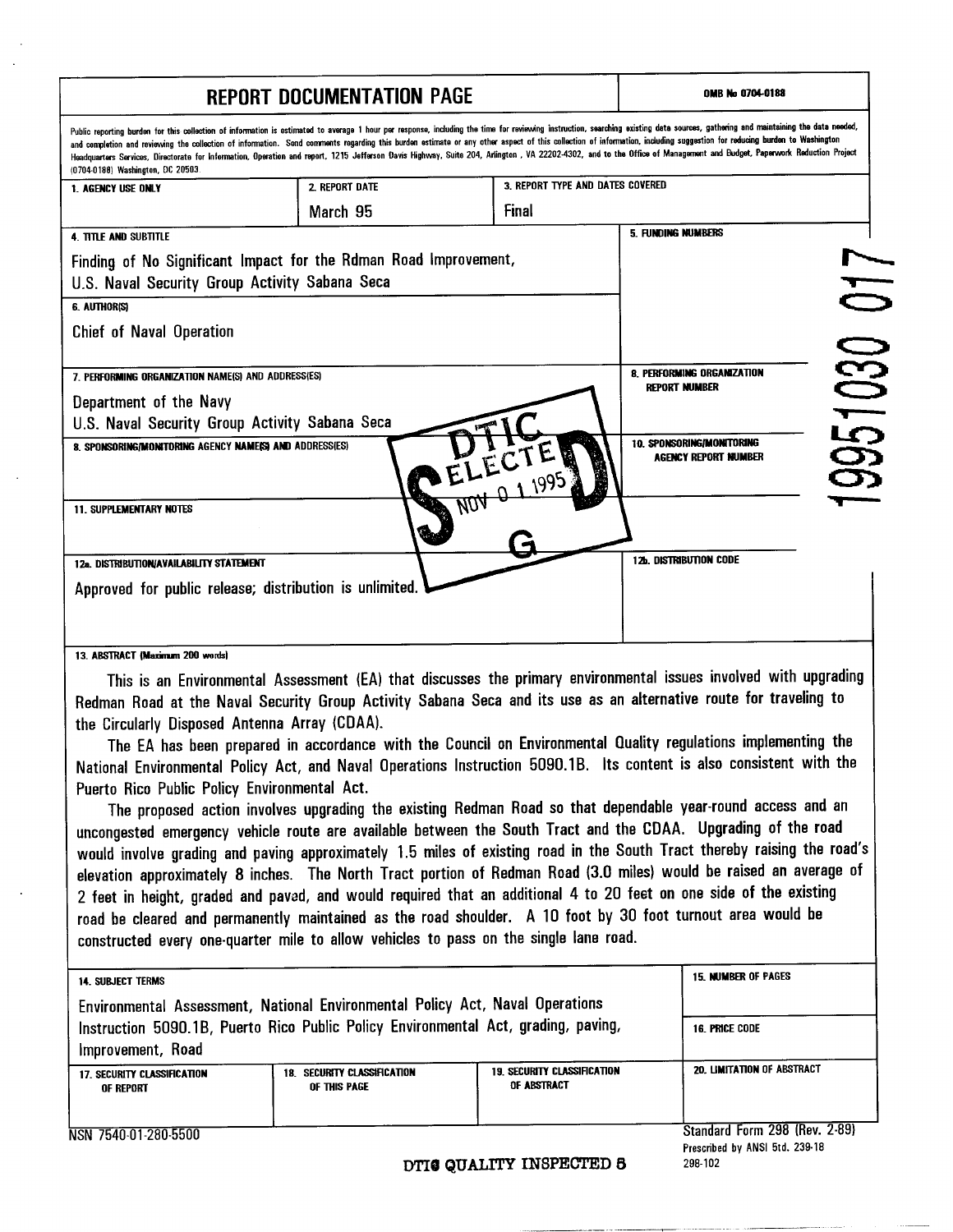

DEPARTMENT OF DEFENSE DEPARTMENT OF THE NAVY

FINDING OF NO SIGNIFICANT IMPACT FOR REDMAN ROAD IMPROVEMENTS, U.S. NAVAL SECURITY GROUP ACTIVITY, SABANA SECA, PUERTO RICO

Pursuant to Council on Environmental Quality Regulations (40 CFR Parts 1500-1508) implementing procedural provisions of the National Environmental Policy Act, the Department of the Navy gives notice that an Environmental Assessment (EA) has been prepared and an Environmental Impact Statement is not required for the Redman Road Improvements at U.S. Naval Security Group Activity, Puerto Rico.

The proposed action involves upgrading the existing Redman Road between the South Tract and the Circular Disposed Antenna Array (CDAA) in the North Tract at the Naval Security Group Activity (NSGA), Sabana Seca, Puerto Rico. Upgrading of the road would involve grading and paving approximately 1.5 miles of existing road in the South Tract thereby raising the road's elevation approximately 8 inches. The North Tract portion of Redman Road (approximately 3.0 miles) would be raised an average of 2 feet in height, graded and paved, and would require that an additional 4 to 20 feet on one side of the existing road be cleared and permanently maintained as the road shoulder. In addition, a 10foot by 30-foot turnout area would be constructed every onequarter mile to allow vehicles to pass on the single lane road.

Two different roadway alignments were considered: a) Same as the proposed roadway alignment except to straighten-out the approximately 1,500 feet of the curved portion of the Redman Road within the North Tract, and b) Same as the proposed roadway alignment except to turn west at the curved portion of the Redman Road and directly connect to the CDAA. These two roadway alignments were eliminated because they would impact additional wetlands and require greater level of construction effort resulting in higher construction costs. The "No Action" alternative would continue to use the existing route to the CDAA. This alternative was eliminated because the existing route would not provide a safe and reliable emergency transportation route for Navy personnel.

The proposed road work would require clearing and filling a total of approximately <sup>3</sup> acres of emergent wetland (which is less than 0.2% of the 100-year floodplain areas within NSGA boundary) for widening the existing road and construction of 12 turn-out areas in the North Tract. These wetland areas are located in an active cattle pasture and have been heavily degraded by grazing.

Enclosure(2)